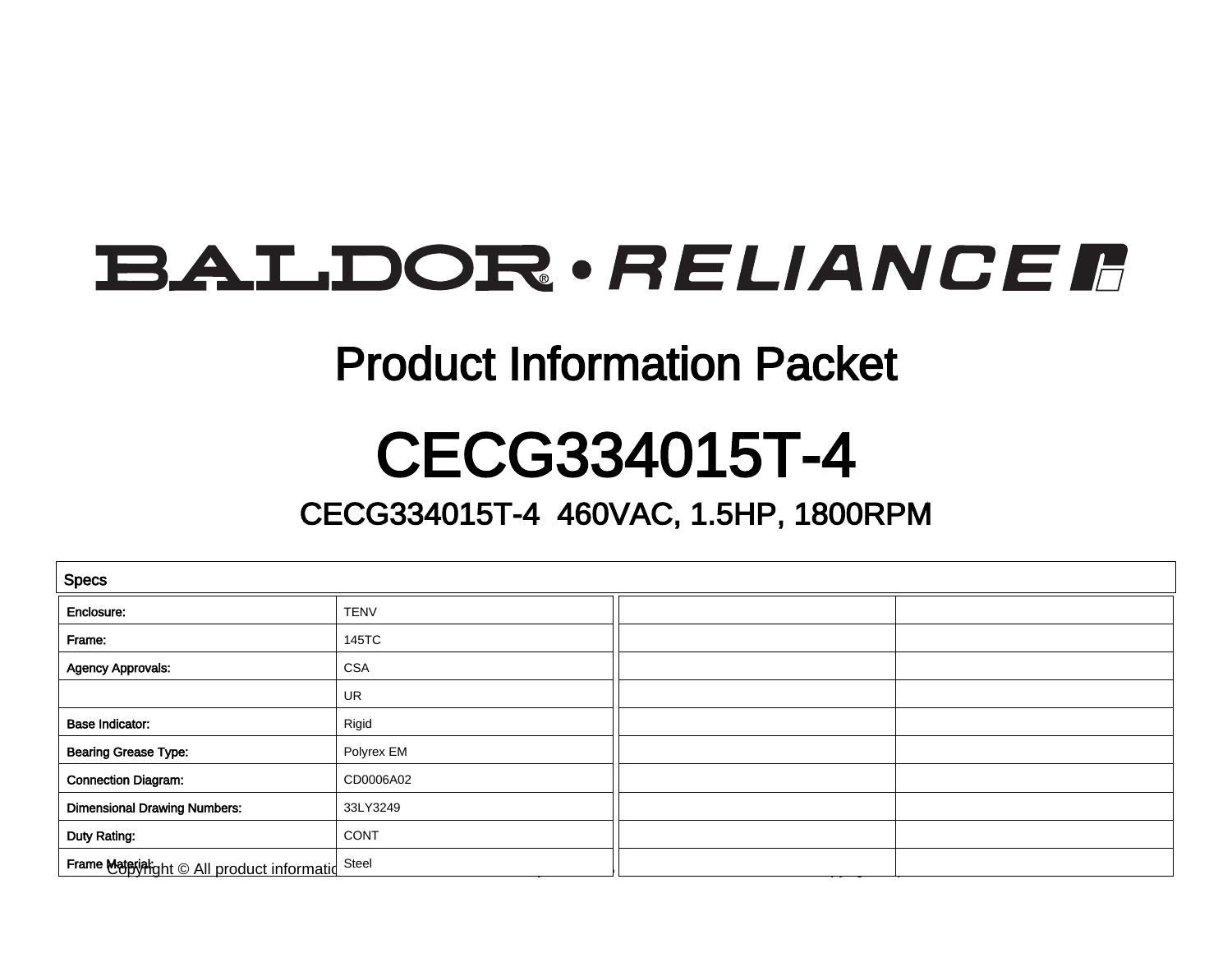| <b>Frame Suffix:</b>           | TC                    |  |
|--------------------------------|-----------------------|--|
| <b>Insulation Class:</b>       |                       |  |
| Motor Lead Quantity/Wire Size: | 3 @ 18 AWG            |  |
| Motor Lead Exit:               | Front End             |  |
| <b>Mounting Arrangement:</b>   | F <sub>1</sub>        |  |
| Nameplate Output:              | 1.500                 |  |
| Nameplate Speed:               | 1800                  |  |
| <b>RoHS Status:</b>            | <b>ROHS COMPLIANT</b> |  |
| Rotor Inertia (Servo):         | .01022                |  |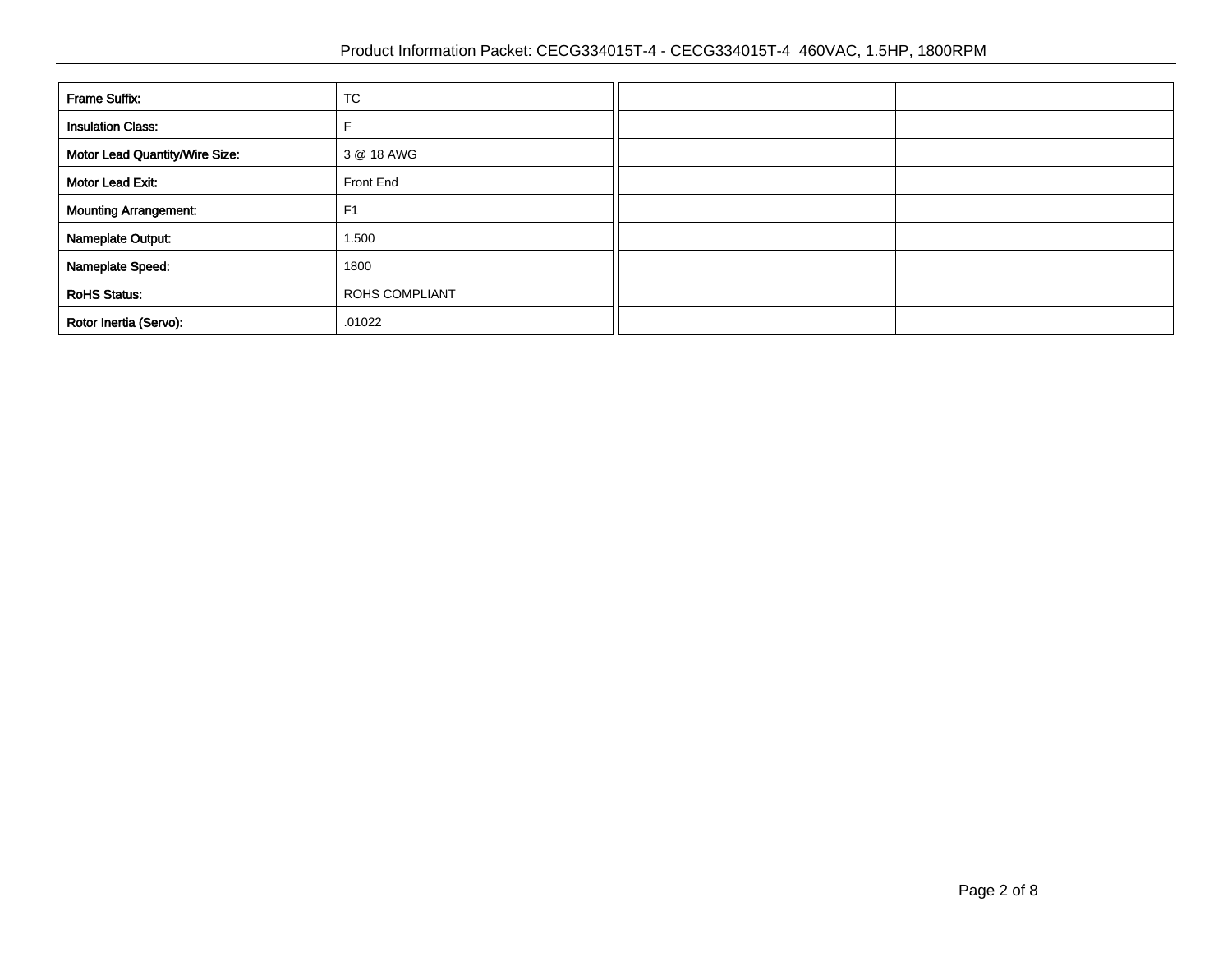#### BALDOR · RELIANCE F Product Information Packet: CECG334015T-4 - CECG334015T-4 460VAC, 1.5HP, 1800RPM

| Nameplate NP3620L           |                       |                  |  |
|-----------------------------|-----------------------|------------------|--|
|                             |                       |                  |  |
|                             | CAT.NO. CECG334015T-4 |                  |  |
|                             | SPEC. 33-3249T048     |                  |  |
| $HP$ 1.5                    |                       | <b>RPM</b> 1800  |  |
| $FRAME$ 145TC               | <b>SER.F.</b> $1.00$  |                  |  |
| AC VOLTS $460$              |                       |                  |  |
| <b>MOT NOM CURRENT 1.86</b> |                       |                  |  |
| MOT NOM FREQ 120            |                       |                  |  |
| <b>BEMF</b> 385.20          |                       |                  |  |
| <b>CLASS</b> F              |                       | $AMB$ 40         |  |
| <b>DUTY</b> CONT            |                       | <b>ENCL</b> TENV |  |
|                             | $DE$ 6205             | $ODE$ 6203       |  |
| SN                          |                       |                  |  |
|                             |                       |                  |  |
|                             |                       |                  |  |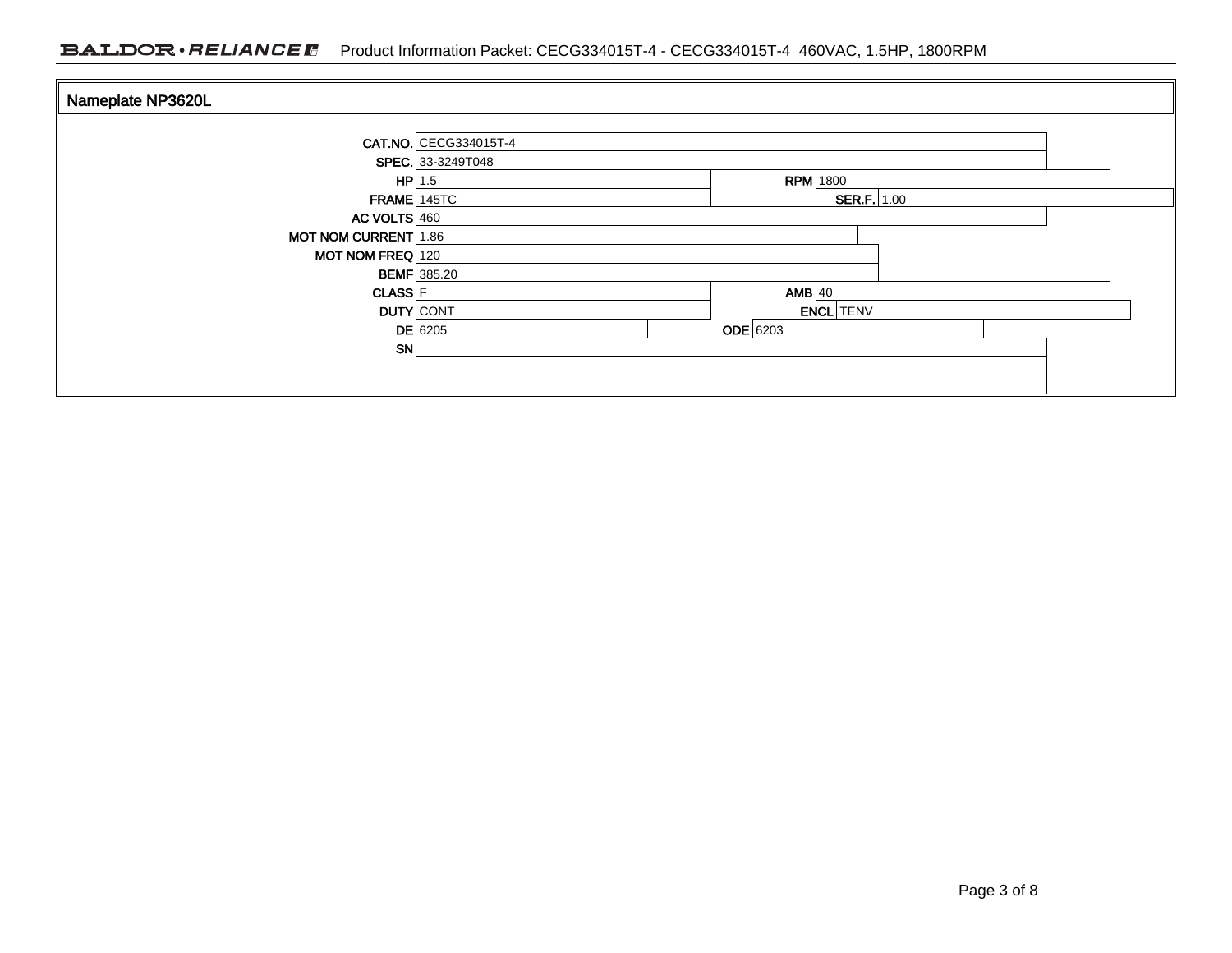| <b>Parts List</b>  |                                          |          |  |
|--------------------|------------------------------------------|----------|--|
| <b>Part Number</b> | <b>Description</b>                       | Quantity |  |
| SA335210           | SA 33-3249T048                           | 1.000 EA |  |
| RA323400           | RA 33-3249T048                           | 1.000 EA |  |
| 34CB3001A152       | CONDUIT BOX, MACH FOR 33 FRAME - 1.09"   | 1.000 EA |  |
| 34GS1013SP         | GASKET, CONDUIT BOX LEXIDE               | 1.000 EA |  |
| 51XB1016A07        | 10-16 X 7/16 HXWSSLD SERTYB              | 2.000 EA |  |
| 11XW1032G06        | 10-32 X .38, TAPTITE II, HEX WSHR SLTD U | 1.000 EA |  |
| HW3001B02          | BRASS CUP WASHER W/GROUND SYMBOL TAB.    | 1.000 EA |  |
| 33EP2114A13        | FREP 33 BSM (BLDC) 203 BRG, NO FEEDBACK  | 1.000 EA |  |
| HW5100A05          | WVY WSHR F/205 & 304 BRGS                | 1.000 EA |  |
| 33EP2106A03        | BLDC PU ENDPLATE NEMA 143-145TC          | 1.000 EA |  |
| HW2501D13          | KEY, 3/16 SQ X 1.375                     | 1.000 EA |  |
| HA7000A01          | KEY RETAINER 7/8" DIA SHAFT              | 1.000 EA |  |
| 36CB4516           | 750LIPPED CB LID - GALVANNEAL            | 1.000 EA |  |
| 37GS1001           | GASKET, CONDUIT BOX LID, .06 THICK LEXID | 1.000 EA |  |
| 51XW0832A07        | 8-32 X .44, TAPTITE II, HEX WSHR SLTD SE | 4.000 EA |  |
| 85XU0407S04        | 4X1/4 U DRIVE PIN STAINLESS              | 2.000 EA |  |
| BG6205E03          | 6205 D.SL,C3,POLYREX EM                  | 1.000 EA |  |
| HA3100A16          | THRUBOLT 10-32 X 8.750                   | 4.000 EA |  |
| MG1000Y03          | MUNSELL 2.53Y 6.70/ 4.60, GLOSS 20,      | 0.013 GA |  |
| LB1119N            | <b>WARNING LABEL</b>                     | 1.000 EA |  |
| <b>NP3620L</b>     | ALUM EC GOLD UL CSA CC                   | 1.000 EA |  |
| 27PA1001           | PKG GRP, PRINT<br>PK1027A06              | 1.000 EA |  |
| LB1417             | LABEL CARTON 6X4 PERFORATED BLANK ROLLS  | 1.000 EA |  |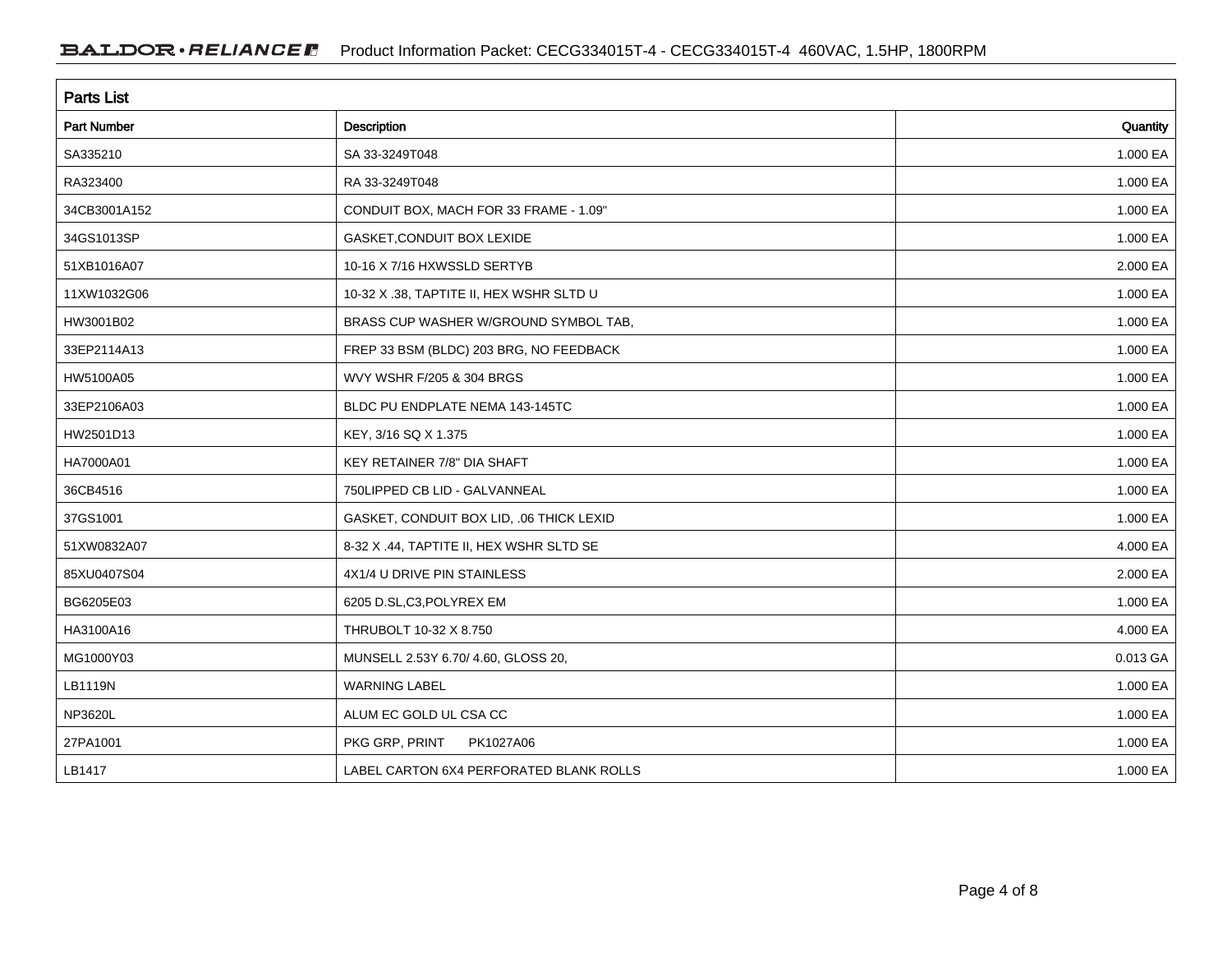# No performance data has beenassigned to this product.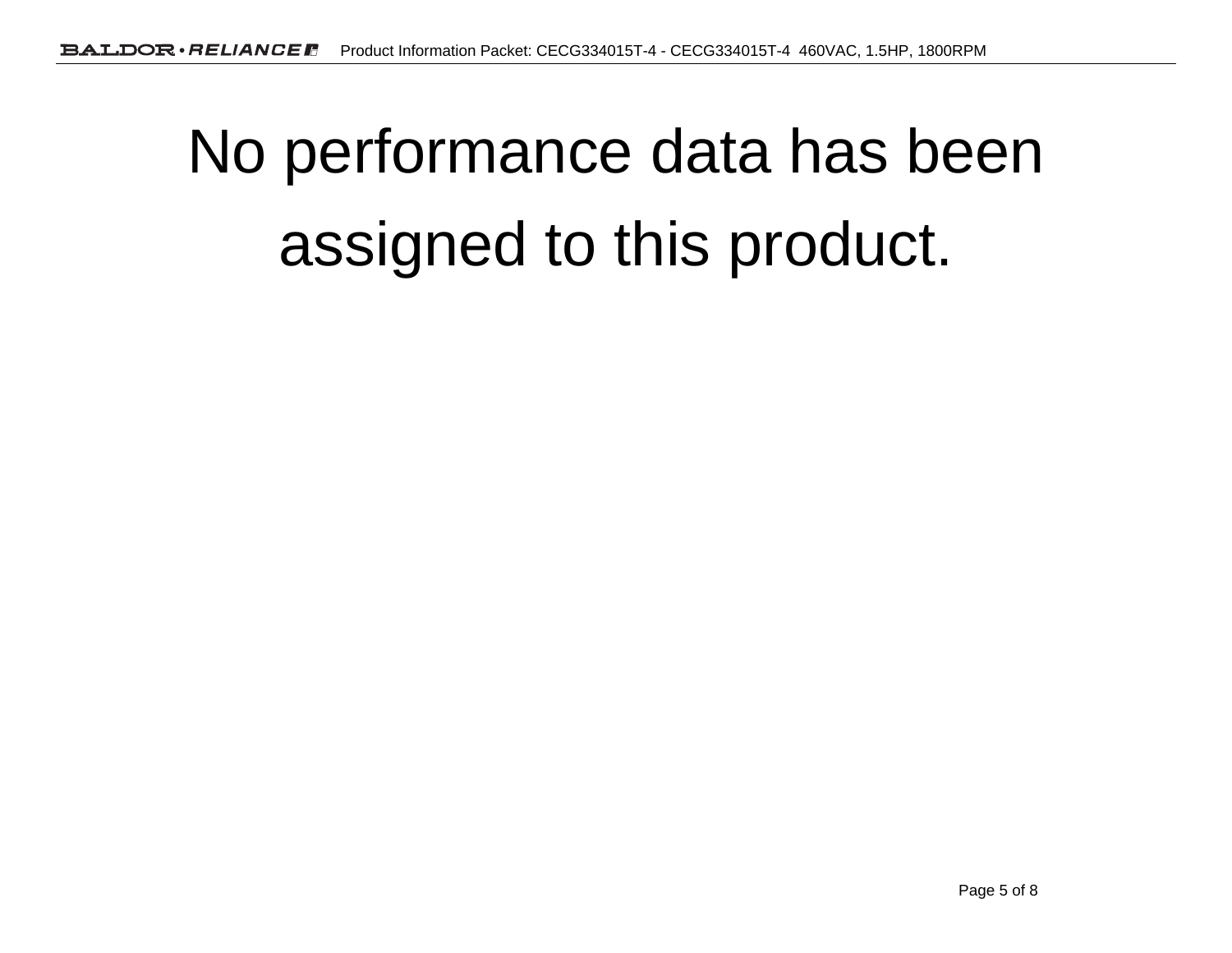

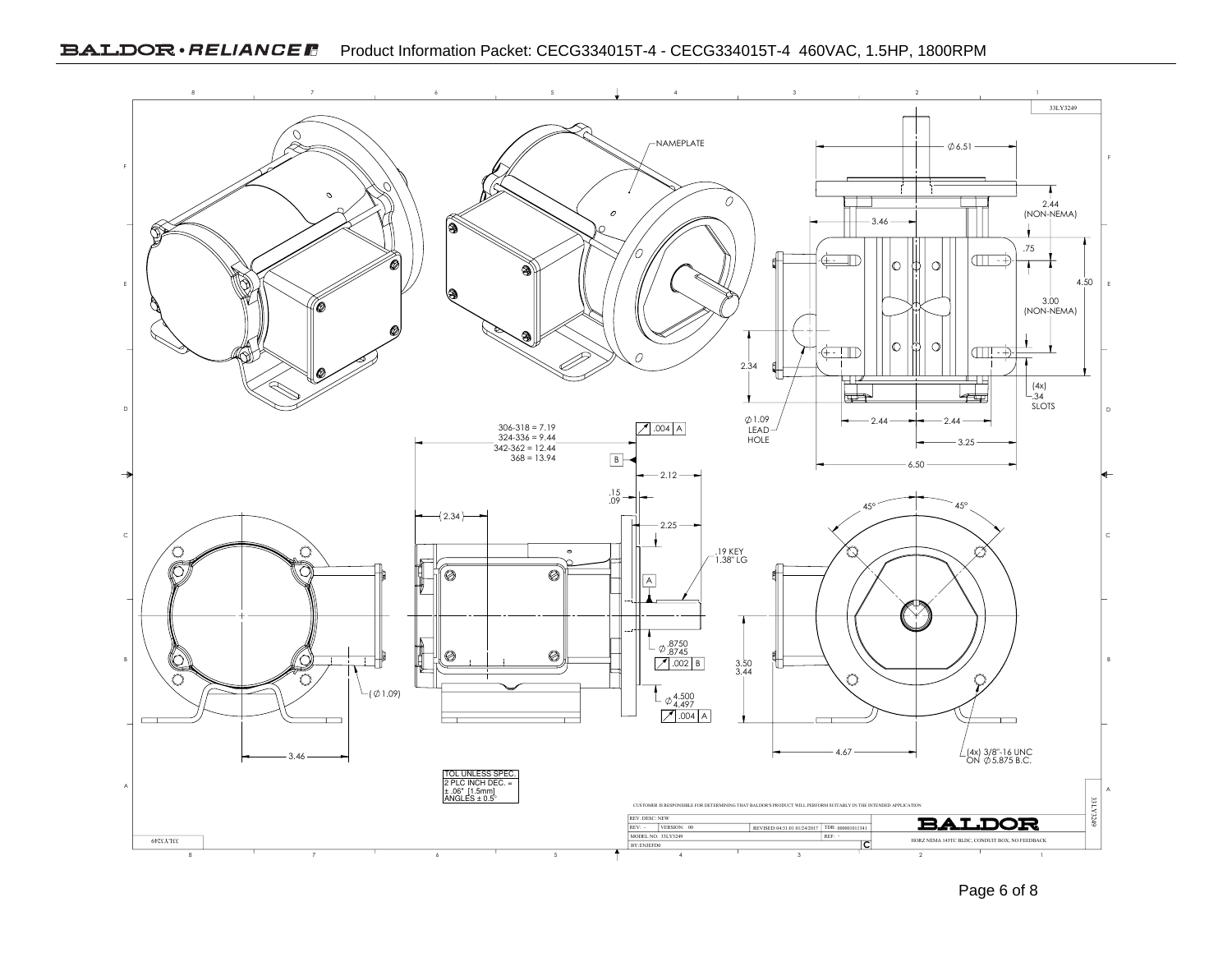|                                                                                |                              |                                                                                                                                      |                                                                                                                                                    | CD1212 |        |
|--------------------------------------------------------------------------------|------------------------------|--------------------------------------------------------------------------------------------------------------------------------------|----------------------------------------------------------------------------------------------------------------------------------------------------|--------|--------|
|                                                                                |                              | MOTOR CONNECTIONS<br><b>FUNCTION</b><br><b>GROUND</b><br>$\bigcup$<br>$\vee$<br>W<br>* THERMAL SWITCH<br>* THERMAL SWITCH<br>* BRAKE | INTERNAL/EXTERNAL<br><b>MARKINGS</b><br>GREEN/YELLOW<br>BLACK OR T1<br>RED OR T2<br>BLUE OR T3<br>YELLOW OR BLUE<br>YELLOW OR BLUE<br><b>BLACK</b> |        |        |
|                                                                                |                              | * BRAKE<br>* WHEN REQUIRED                                                                                                           | <b>BLACK</b>                                                                                                                                       |        |        |
|                                                                                |                              |                                                                                                                                      |                                                                                                                                                    |        | CD1212 |
| REV. DESC: REMOVE "BSM90 & 100" FROM DESCRIPTION<br>VERSION: 02<br>REV. LTR: C |                              | TDR: 000001064992                                                                                                                    | <b>BALDOR - RELIANCE</b>                                                                                                                           |        |        |
| FILE: \AAA\00043\247<br>$MTL: -$                                               | REVISED: 01:04:07 03/20/2018 | BY: ENJEFDO<br>$\circledcirc$                                                                                                        | WIRING DIAG - POWER LEADS ONLY, FOR MOTORS WITH FLYING LEADS<br>SH 1 of 1                                                                          |        |        |